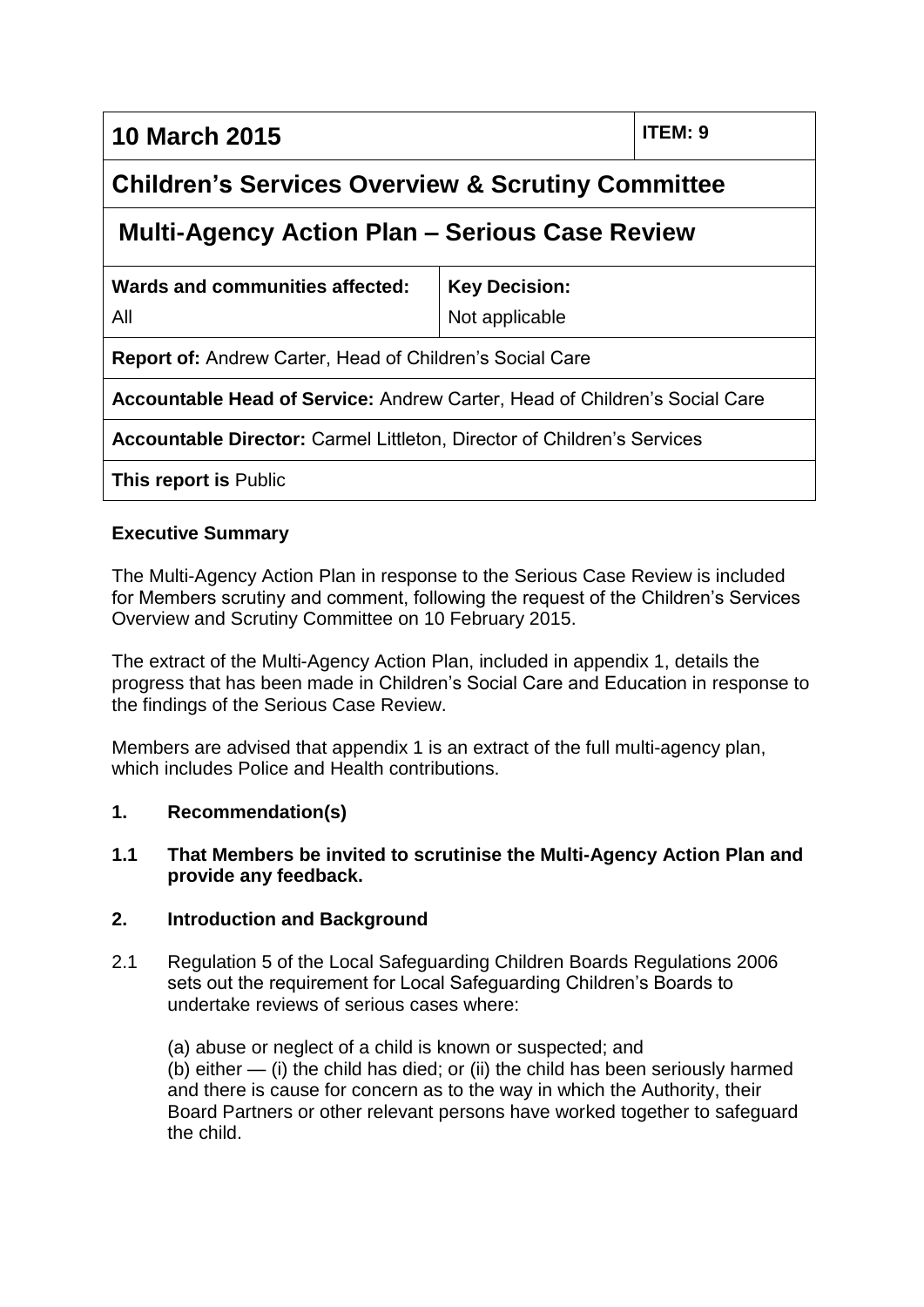- 2.2. This case was referred formally to the Thurrock Local Safeguarding Children Board Serious Case Review Panel to consider the case under Regulation 5. The Panel found that this case met the criteria for a Serious Case Review and agreed the commissioning arrangements in order to meet the requirements of such reviews as laid out in HM Government 'Working Together to Safeguard Children, 2013.
- 2.3 A Serious Case Review Team was established and although Julia and her family had been known to Universal and Specialist Services for many years, the SCR Review Team agreed that the period to be reviewed would be from November 2010 to February 2013 when Julia became subject to a Child Protection Plan.
- 2.4 The review was commissioned in May 2013 and completed in May 2014 and the subsequent findings presented at a series of Safeguarding Board meetings and presented to the recently initiated National Serious Case Review Panel (new requirement) before going before the LSCB Full Board for final ratification and agreement in September 2014.
- 2.5 The review was officially published on  $15<sup>th</sup>$  December 2014 and will remain on the LSCB website for a period of 18 months in accordance with guidelines (Working Together 2013).
- 2.6 The review identified seven findings for the Safeguarding Board to consider.
- 2.7 The board conducted an initial assessment of progress made during the course of the review and this is reflected within the final document.
- 2.8 A detailed multi-agency action plan has been developed and agreed by the partner agencies to monitor progress of each of the seven findings and outcomes from this review.
- 2.9 The governance and monitoring of the action plan has been tasked to the Safeguarding Board's Audit Group and overseen by the Serious Case Review group and subsequently reporting to the LSCB Full Board.

### **3. Issues, Options and Analysis of Options**

None.

### **4. Reasons for Recommendation**

4.1 It is a statutory requirement for Local Safeguarding Children Boards to publish all Serious Case Reviews. It is good practice for these reviews to be submitted to Overview and Scrutiny.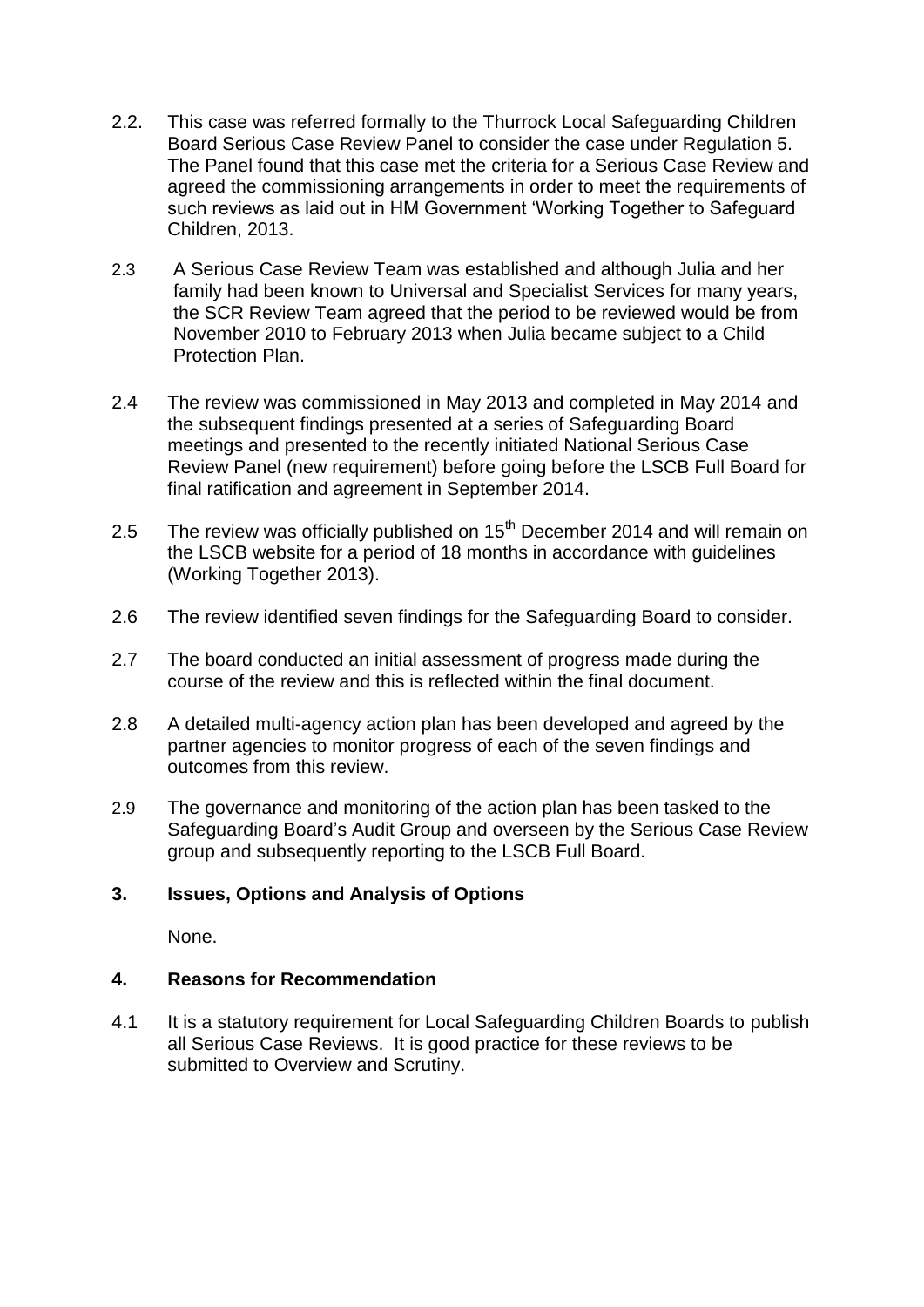#### **5. Consultation (including Overview and Scrutiny, if applicable)**

5.1 The document was circulated in draft for consideration and comment to all partners of the LSCB and the various LSCB sub committees prior to ratification.

#### **6. Impact on corporate policies, priorities, performance and community impact**

6.1 The review calls upon the authority to review the findings against existing policies and procedure and to consider making any changes reflected in the review.

#### **7. Implications**

#### 7.1 **Financial**

Implications verified by: **Kay Goodacre**

**Finance Manager – Children's Services**

The delivery of the LSCB Business is undertaken within existing budgets. Those budgets are established through annual partnership funding and specific budgets allocated for training and serious case reviews. All agencies contribute to the LSCB budget.

#### 7.2 **Legal**

Implications verified by: **Lindsey Marks**

# **Principal Solicitor**

This serious case review fulfils the requirements of Regulation 5 of the Local Safeguarding Children Boards Regulations 2006.

#### 7.3 **Diversity and Equality**

Implications verified by: **Teresa Evans**

#### **Equalities and Cohesion Officer**

The annual report covers the safeguarding needs of all children in Thurrock. The plans and policies of its board and sub committees reflect the diverse needs which are supported through implementing and developing equalities impact assessments as appropriate.